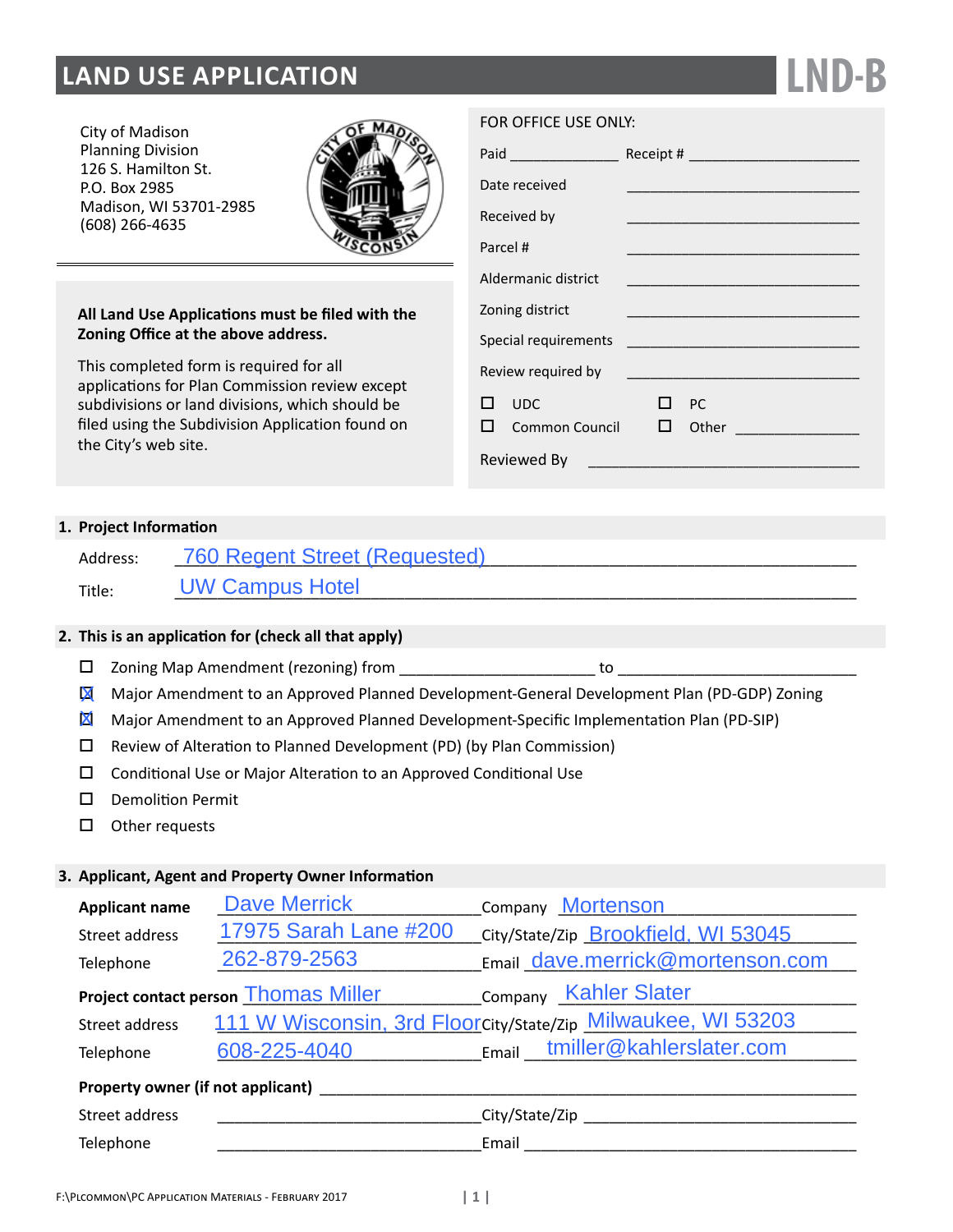#### **Land Use Application**

#### 4. Project Description

Provide a brief description of the project and all proposed uses of the site:

The UW Campus Hotel is planned to have meeting space, restaurant and bar area predominantly used by occupants fo the hotel. It includes shared parking with the 780 and 740 Regent Street Office Tenants.

Scheduled start date June 2019 Planned completion date August 2020

#### 5. Required Submittal Materials

Refer to the Land Use Application Checklist for detailed submittal requirements.

| X Filing fee                  | <b>X</b> Pre-application notification   |  | Land Use Application Checklist (LND-C) |
|-------------------------------|-----------------------------------------|--|----------------------------------------|
| <b>X</b> Land Use Application | Vicinity map                            |  | Supplemental Requirements              |
| Letter of intent              | Survey or existing conditions site plan |  | Electronic Submittal*                  |
| Legal description             | Development plans                       |  |                                        |

\*Electronic copies of all items submitted in hard copy are required. Individual PDF files of each item submitted should be compiled on a CD or flash drive, or submitted via email to pcapplications@cityofmadison.com. The email must include the project address, project name, and applicant name. Electronic submittals via file hosting services (such as Dropbox.com) are not allowed. Applicants who are unable to provide the materials electronically should contact the Planning Division at (608) 266-4635 for assistance.

For concurrent UDC applications a separate pre-application meeting with the UDC Secretary is required prior to submittal. Following the pre-application meeting, a complete UDC Application form and all other submittal requirements must be submitted to the UDC Secretary. An electronic submittal, as noted above, is required. Electronic submittals should be compiled on a CD or flash drive, or sent via email to udcapplications@cityofmadison.com.

#### **6. Applicant Declarations**

 $\boxtimes$  Pre-application meeting with staff. Prior to preparation of this application, the applicant is strongly encouraged to discuss the proposed development and review process with Zoning and Planning Division staff. Note staff persons and date.

|              | Planning staff Heather Stouder |  | Date 2/13/2019 |  |
|--------------|--------------------------------|--|----------------|--|
| Zoning staff | <b>Matt Tucker</b>             |  | Date 2/13/2019 |  |

 $\Box$  Demolition Listserv

- $\Box$  Public subsidy is being requested (indicate in letter of intent)
- $\mathbf{x}$ Pre-application notification: The zoning code requires that the applicant notify the district alder and any nearby neighborhood and business associations in writing no later than 30 days prior to FILING this request. List the alderperson, neighborhood association(s), business association(s), AND the dates you sent the notices: Alder Zach Wood, Colin Bowden, and Chris Hoffman notified 1/23/2019.

The alderperson and the Director of Planning & Community & Economic Development may reduce the 30-day requirement or waive the pre-application notification requirement altogether. Evidence of the pre-application notification is required as part of the application materials. A copy of the notification letters or any correspondence granting a waiver is required as part of the application materials.

The applicant attests that this form is accurately completed and all required materials are submitted:

| Name of applicant Dave Merrick          |            | Relationship to property | Owner         |  |
|-----------------------------------------|------------|--------------------------|---------------|--|
| Authorizing signature of property owner | Jan Illand |                          | Date 3/5/2019 |  |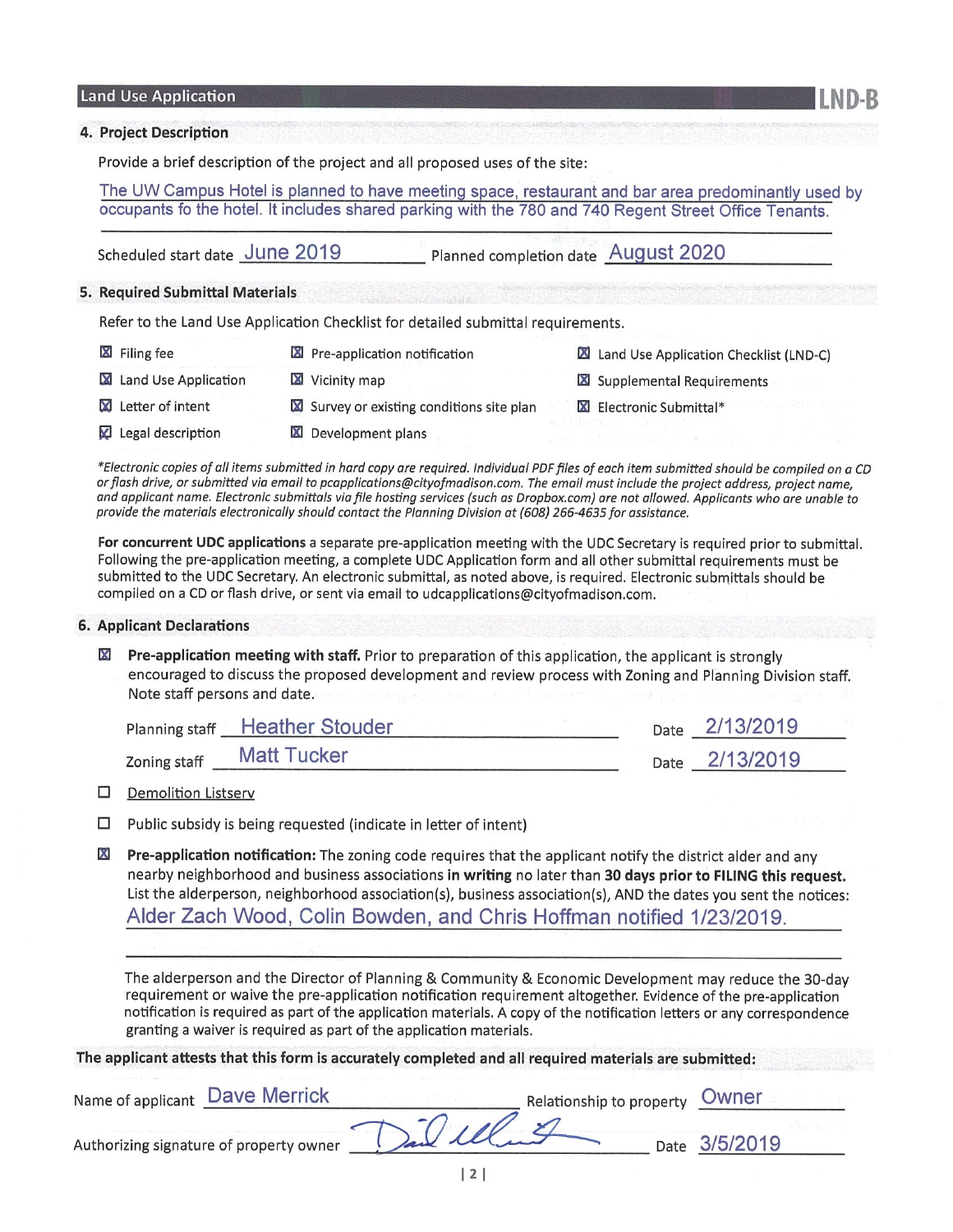# **Land Use Application — Checklist**

#### **All Plan Sheets**

- 1. Title block
- 2. Sheet number
- 3. North arrow
- 4. Scale, both written and graphic
- 5. Date
- 6. Fully dimensioned plans, scaled at  $1"$  = 40' or larger

## **Site Plan**

- 1. Land Use Summary Table, including site area, building square footage, building footprint, number and size of each unit/tenant space, unit type breakdown by bedroom, lot coverage, useable open space, landscape area, paved area, etc.
- 2. Lot lines and easements, fully dimensioned
- 3. Utility locations
- 4. Existing and proposed topography at two-foot maximum intervals
- 5. Existing/proposed buildings and uses, dimensioned building footprint
- 6. Required yards and building setbacks
- 7. Fully dimensioned vehicle parking area, including detail and turning templates for large vehicles
- 8. Parking summary indicating the total number of parking stalls provided and type
- 9. Fully dimensioned bike parking, including rack style detail and dimensioned clearances
- 10. Vision triangles at driveways and intersections
- 11. Refuse and recycling, loading, outdoor storage and display areas
- 12. At grade HVAC and utilities, including transformer pedestals, back-up generators, etc.
- 13. Existing private trees 8" or more in diameter, including size, location, species, and driplines
- 14. Location, type, materials, height with detail of proposed fences, walls, and other screening materials
- 15. Hard surface materials
- 16. Site signage and lighting, including public trees
- 17. Proposed and existing public improvements adjacent to the project site
- 18. Phasing (if applicable)

# **Grading Plan**

- 1. Lot lines and easements, fully dimensioned
- 2. Existing and proposed contours (two-foot maximum interval), or sufficient spot elevations and drainage direction arrows to convey runoff directions, including proposed changes in terrace grade
- 3. Limits of excavation
- 4. Top of curb and sidewalk elevations
- 5. First floor elevations
- 6. Pedestrian and vehicle entrance elevations/grades
- 7. Lowest building opening elevations/grades
- 8. Existing and proposed retaining wall types, details, and top and bottom of wall elevations
- 9. Flood plain boundaries and elevations (if applicable)

## **Utility Plan**

- 1. Lot lines and easements, fully dimensioned
- 2. Existing and proposed sanitary sewer, storm sewer, and water laterals (include alignments, invert/rim elevations, pipe types, pipe sizes, and pipe slopes)
- 3. Pipe sizes and types, slopes, inverts, and alignments of public utilities to which proposed or existing services will be connected
- 4. Existing and proposed private drainage systems (include inlets, pipes, swales, ponds, etc.)
- 5. Stormwater management measures
- 6. Calculations for pipe and/or pump sizing for storm sewer systems serving enclosed depressions

#### **Fire Access Plan**

- 1. Refer to Fire Hydrant Worksheet
- 2. Lot lines and easements, fully dimensioned
- 3. Fire lane location
- 4. Aerial access lanes (if building over 30')
- 5. Tree canopies at full mature size along aerial access lanes
- 6. Fire hydrant locations within 500' of fire lanes
- 7. Dimension from fire hydrant to fire truck following fire lanes
- 8. Dimension from fire truck to all exterior portions of the building following walkable path

#### **Roof and Floor Plans**

- 1. Fully dimensioned roof and floor plans drawn to a common architectural scale
- 2. Layout of rooms
- 3. Roof mounted mechanical and screening
- 4. Detailed layout of structured parking
- 5. Storage and mechanical areas

#### **Building Elevations**

- 1. Fully dimensioned elevations drawn to a common architectural scale
- 2. Overall building height and finished floor elevations
- 3. Exterior materials and colors
- 4. Existing and proposed grade
- 5. Roof-mounted mechanical equipment and screening methods
- 6. HVAC venting and penetrations, and architectural lighting
- 7. 3D renderings
- 8. Building sections (if applicable)
- 9. Include street profile rendering (if applicable)